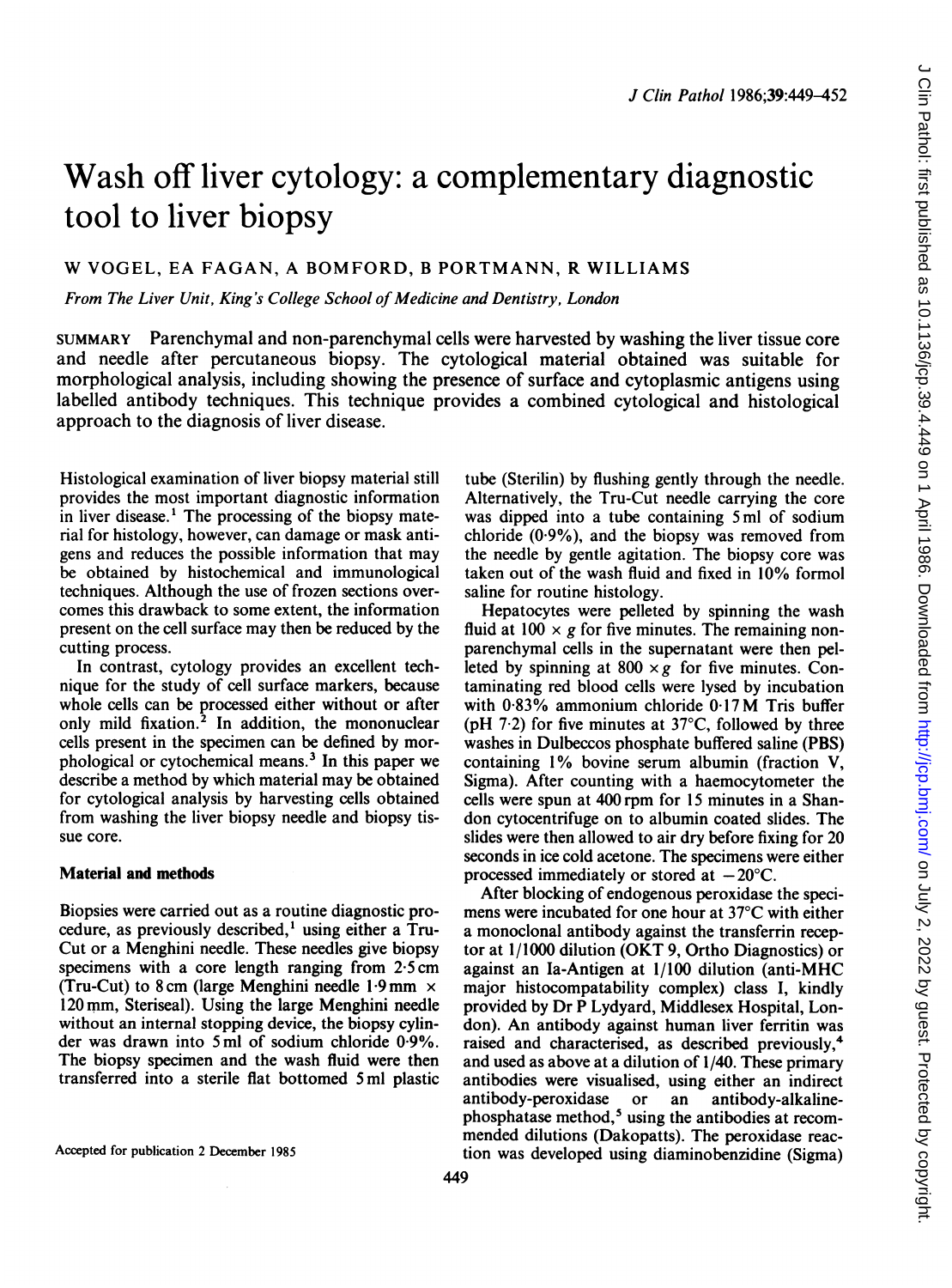

Fig. <sup>I</sup>a Preparation from liver transplantation patient. Parenchymal and non-parenchymal cells show intense staining for major histocompatability complex class <sup>I</sup> antigens (Immunoperoxidase.)  $\times$  140.

Fig. 1b Preparation from a patient with cirrhosis and superimposed alcoholic hepatitis. There is varying intensity of staining for transferrin receptors (solid arrow-brown immunoperoxidase reaction) and ferritin (open arrow-red alkaline phosphatase reaction) on hepatocytes. (Double immunoenzyme staining.)  $\times$  380. H = hepatocytes; M = macrophages; N = neutrophils.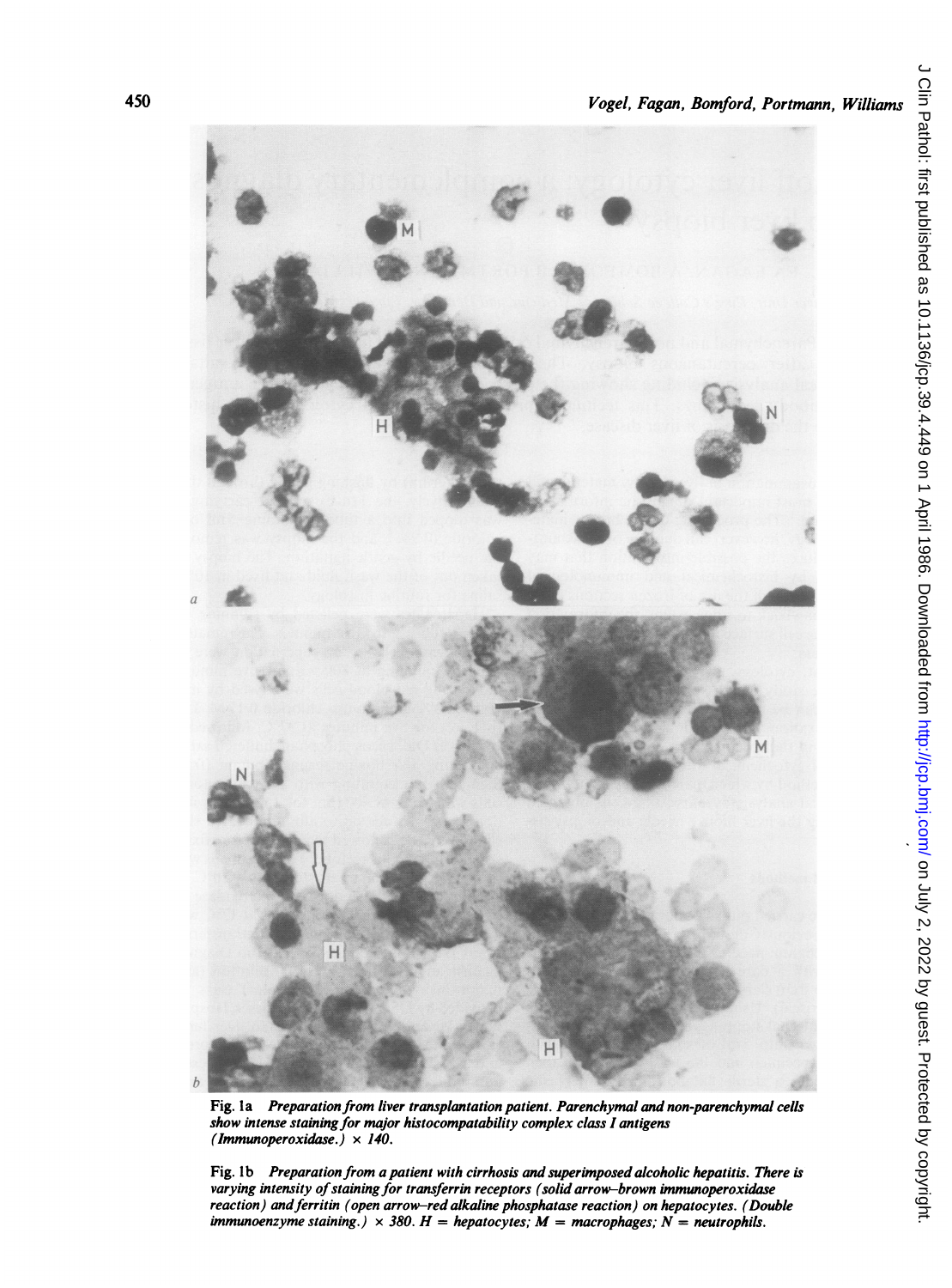Table Cell number obtained by wash off cytology in liver disease

| No | Mean (SEM) parenchymal<br>cells $\times 10^3$ /cm | Mean (SEM) non-parenchymal<br>cells $\times 10^3$ /cm |
|----|---------------------------------------------------|-------------------------------------------------------|
|    | 25(15)                                            | 10(12)                                                |
|    | 56(23)<br>10(3)                                   | 80(32)<br>8(2)                                        |
|    |                                                   |                                                       |



Fig. 2 Cell preparation from a patient with primary biliary cirrhosis. Bile ductular cells exhibit diffuse cytoplasmic staining for transferrin receptors. (Immunoperoxidase.)  $\times$  300.

and the alkaline-phosphatase reaction with fast red salt (Sigma) dissolved in naphthol-AS-BI-phosphate containing <sup>I</sup> mM levamisole (Sigma) to block endogenous enzyme. The specimens were counterstained with haematoxylin.

#### **Results**

The number of cells obtained per cm of biopsy core depended on the underlying liver pathology. The lowest yield of hepatocytes was obtained from cirrhotic or fibrotic livers, whereas up to six times more hepatocytes were obtained from histologically normal or acutely damaged livers. Furthermore, livers with acute inflammatory cell infiltrates gave a good yield of non-parenchymal cells (Table). The viability of hepatocytes as judged by trypan blue exclusion did not exceed  $60\%$  (n = 10), although the cells seemed to

be intact. In contrast, the non-parenchymal liver cells and leucocytes maintained high viability  $(>90\%)$ .

The morphology of the hepatocytes was well preserved and showed the typical features of cells obtained by fine needle aspiration biopsy (Fig. la).6

Non-parenchymal cells were identified on morphological grounds as epithelial cells from bile ductules displaying the features of a secretory type cell (Fig. 2), or as cells such as macrophages, lymphocytes, or neutrophils (Fig. 1a). The accessibility of cell surface antigens was shown by two monoclonal antibodies recognising the transferrin receptor and major histocompatability complex class <sup>I</sup> antigens, respectively. As shown in Figs la and b, these anti: gens are intact and accessible. Furthermore, simultaneous confirmation of surface and cytoplasmic antigens was possible, using a double indirect immunoenzyme sandwich technique.4 Transferrin